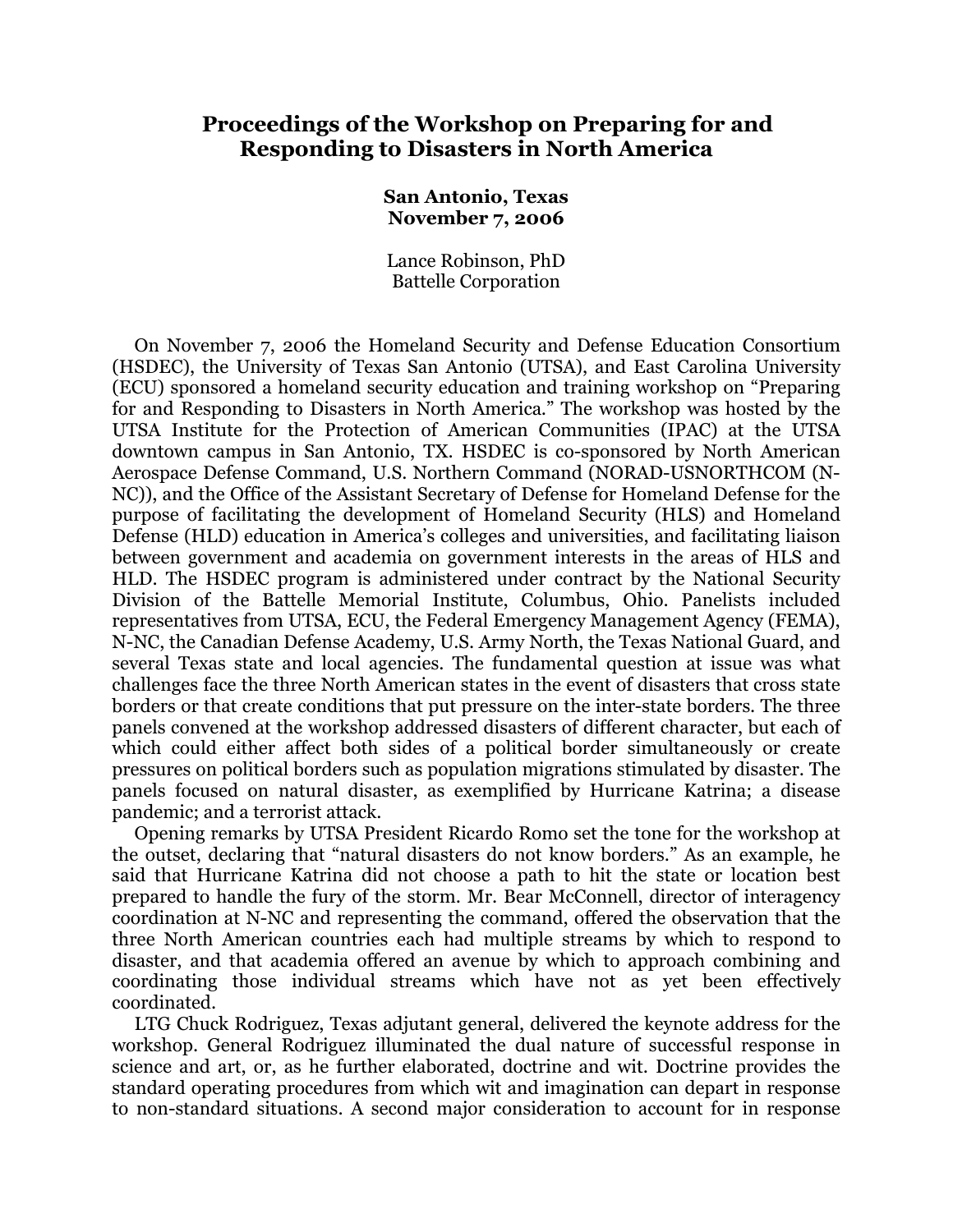situations, he argued, is the divergence between actual response times and perceived response requirements. The gap between first response and post-first response exists in the area of perception, if not in actuality. In many cases the actual response flows seamlessly, if less publicly, from the more public face of the first response. Among response tenets, then, the public face of response is extraordinarily important regardless of how well the preparation and response effort is progressing on the ground. Finally, Gen. Rodriguez described the organizational challenge facing state National Guard organizations in a joint, interagency, and now also multinational, response coordination environment. Texas is meeting this challenge by utilizing the NORTHCOM adaptive battle staff concept to achieve cross-cutting benefits instead of relying on a traditional stove-piped staff organization.

A second major presentation was delivered by LTG Robert T. Clark, Commanding General, ARNORTH. Gen. Clark discussed the transition of his command from 5th Army, a mobilization command, to ARNORTH, the Army Component Command for NORTHCOM. He also described the operations ARNORTH had already participated in during its short existence, as well as the creation of two mobile Operational Command Posts capable of responding to disasters anywhere in the NORTHCOM Area of Responsibility and designed to facilitate the integration of federal systems and personnel with existing state and local resources. Even though the command has only been fully operational since October of 2006, it participated in the space shuttle Columbia recovery effort and supports an ongoing commitment for subsequent shuttle launches. At present the command only has the resources to provide two fully functional and simultaneously active mobile command posts to support any needs for Defense Support of Civil Authorities or homeland defense response activities.

## **PANEL ONE**

Panel One addressed the specific case of Hurricane Katrina: Lessons Learned, crossborder implications for future events along the border. Katrina provided a recent example of the challenges presented by a natural disaster such as a hurricane occurring in a border region. The panel chair, LTG (Ret) Lawson Magruder – UTSA, executive director, Institute for the Protection of American Communities, introduced the panel with a recitation of some of the significant effects of Hurricane Katrina. Among the effects briefed by General Magruder were:

- 1,330 people died
- Impacted 93,000 square miles across 138 parishes and counties
- Hurricane force winds extended 103 miles from its center
- Storm surge crested at twenty-seven feet
- 80 percent of New Orleans was flooded and the city considered destroyed
- Eighty miles across Mississippi's Gulf Coast were destroyed
- 118 million cubic yards of debris left behind
- Storm devastated the regional power infrastructure in Louisiana, Mississippi and Alabama; 2.5 million people were without power
- Ten major oil spills; 7.4 million gallons poured into the Gulf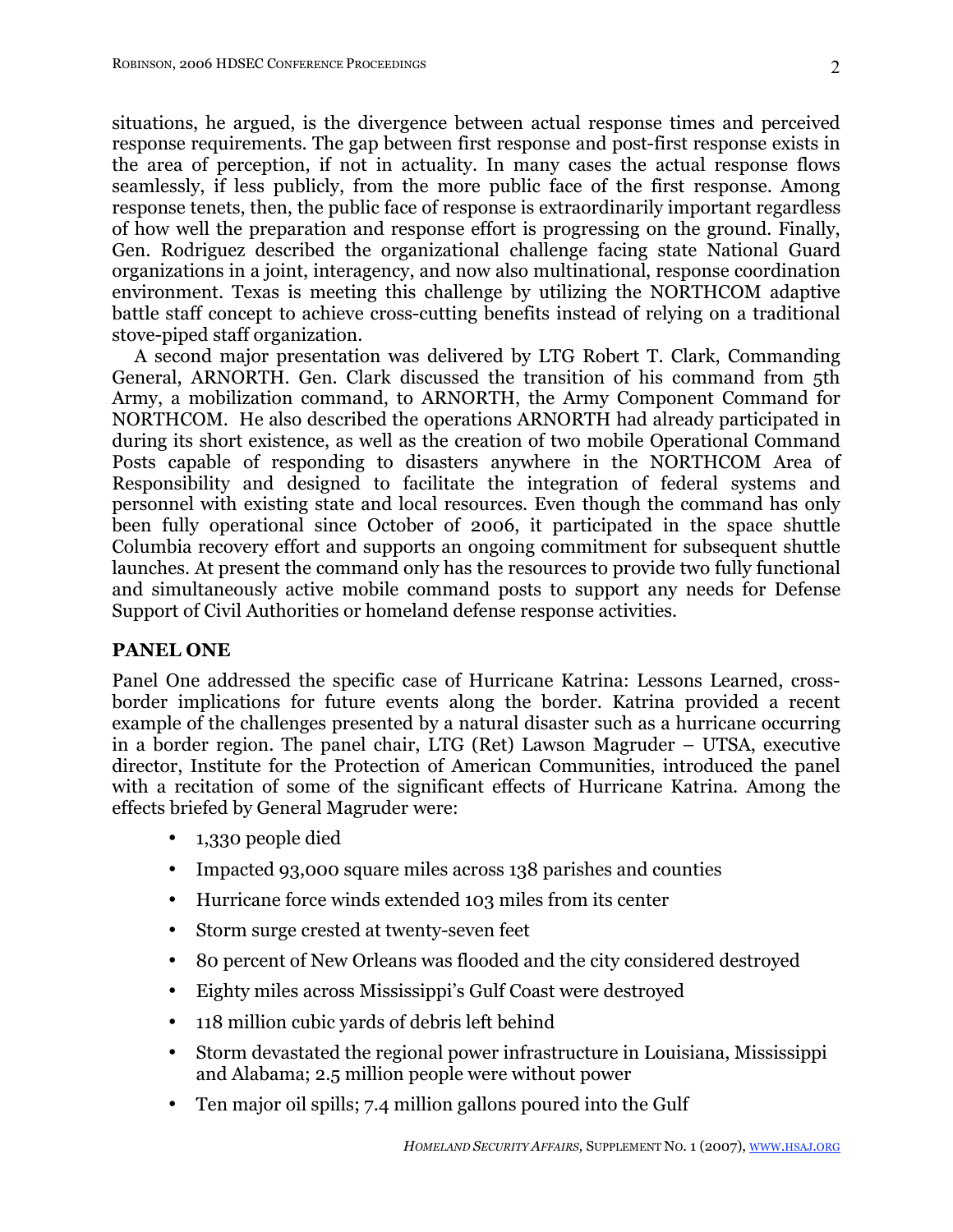In addition to this, some \$97 billion in damages to goods and property occurred.

Mr. Michael Lowder briefed the response capabilities and organization of FEMA, as well as lessons learned from Hurricane Katrina. Critical lessons learned by FEMA included the need to:

- Improve ability to define the common operating picture
- Improve overall situational awareness and communications
- Improve visibility of actions and resource tracking
- Improve operational response team and disaster workforce capabilities
- Enhance Headquarters and Regional disaster response capabilities (NRCC, RRCC)
- Improve operational procedures and documentation
- Complete a strategic review of logistics capabilities to develop an all-hazards national footprint as part of implementing a state-of-the-art logistics support system
- Ensure better inter-agency and regional coordination
- Enhance catastrophic planning

The recommendations included in this list were cited repeatedly by the other panel members from their own or their organization's experience with Katrina, and focused significantly on refinement of information flow and control as well as fostering greater situational awareness across response organizations.

The importance of the learning points from Katrina is magnified by the sheer scope of the event. Katrina response resulted in a number of firsts for FEMA, which included the following:

- FIRST time the U.S. government evacuated U.S. citizens on U.S. soil
- FIRST use of the National Defense Reserve Fleet
- FIRST use of all National Defense Medical System (NDMS) components in response to a Catastrophic Event
- FIRST use of NDMS patient evacuation system for a mass casualty event in U.S.
- FIRST time all twenty-eight Urban Search & Rescue Task Forces deployed
- FIRST time mandatory evacuation ordered in New Orleans
- FIRST time foreign nations (130 nations) offered aide to U.S. disaster victims

The magnitude of Katrina taxed the existing planning, preparation, and organization of disaster response across the board, which tended to highlight gaps, seams, and deficiencies in the existing system, particularly in the areas of coordination and information management.

The interagency coordination ramifications of a catastrophic event on the magnitude of Katrina were discussed by Mr. Bear McConnell. As the head of the Interagency Coordination Directorate at USNORTHCOM, Mr. McConnell occupies a unique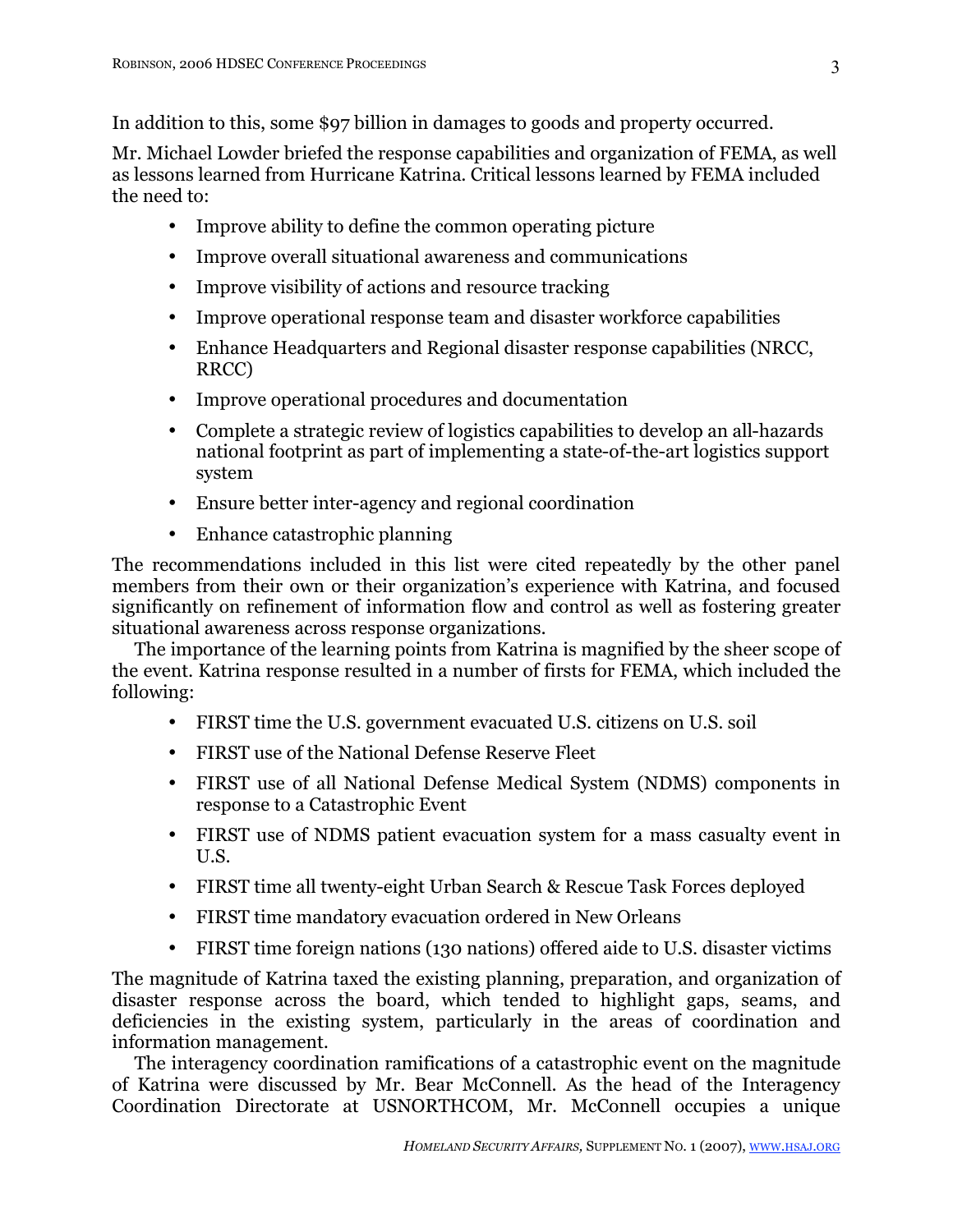position, in that USNORTHCOM is very unusual among DoD commands in having such a directorate. The nature of the command necessitates such an unusual step, and may provide a model for other DoD commands to follow in the future. Among the lessons learned from Katrina in the interagency world are:

- Emergency preparedness and response has traditionally involved civilmilitary relationships, especially in catastrophic events;
- International interagency coordination activities must be integrated into an overall Command Theater Security Cooperation (TSC) strategy – a maturing process; and
- Offers of international assistance highlighted interagency gaps and seams, leading to the creation of an International Assistance Manual

All this boiled down to one essential lesson for interagency coordination practitioners: "When you need a friend, it is too late to make one."

BG Mark Graham, Deputy Commanding General, ARNORTH, emphasized the importance of developing a common operational picture (COP), maintaining compatibility between high- and low-tech systems and increasing the efficient use of abundant resources. According to General Graham, shortage of resources was not a problem in the response to Hurricane Katrina. Aid, he said, came from all directions and sources, using all modes of transportation. The difficulties arose in conveying information regarding the availability and location of those resources. This paradox – of scarcity in proximity to abundance – highlights the need for a common operating picture (COP) shared among responders and across organizational and jurisdictional boundaries. Such a COP must be supported by agreed data standards in order to convey an overall understanding of what is actually happening. The diversity of existing systems, as well as the challenge of harsh conditions that can overcome high-tech systems and solutions, require that standards be created to accommodate more primitive technology. In catastrophic conditions, the only available solutions may be more primitive and lower-tech than those fielded by responding units.

Captain Richard Gravel, Canadian Navy, and Director of Programmes at the Canadian Forces College, recounted his experience leading a Canadian maritime effort to assist the U.S. after Katrina, designated Operation Unison. He emphasized the importance of unity of command, or "having one dog to kick," following his experience working to integrate with maritime-based relief efforts in the area effected by Katrina. Once again, abundant resources were available, but delivery of those resources was stymied by inefficiencies in command, control, and communications. Capt. Gravel recommended a "Whole of Government Approach" on the order of the recently established lead ministry in Canada – Public Security and Emergency Preparedness Canada (PSEPC).

Dr. Hector Gonzalez, Health Director, City of Laredo, described the success of the City of Laredo in achieving remarkable cross-border cooperation on medical issues. Dr. Gonzalez did not speak directly about the response to Hurricane Katrina, but rather about the ongoing and challenging task of coordinating health response across a very busy commercial border crossing. The border environment creates particular challenges for the fulfillment of typical public health responsibilities such as:

• Preventing epidemics and spread of disease,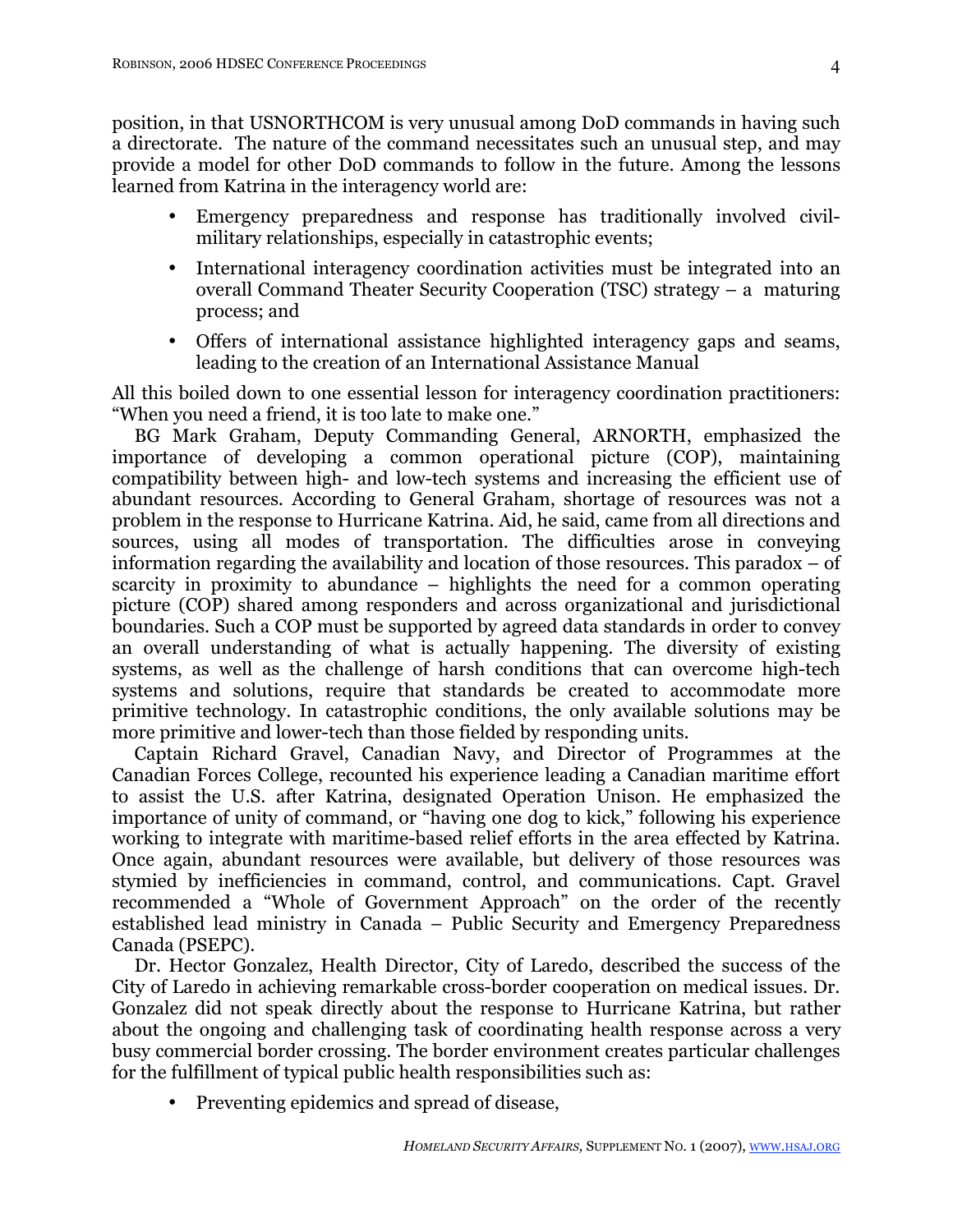- Protecting against environmental hazards,
- Preventing injury,
- Promoting healthy behaviors and mental health,
- Responding to disasters and assist communities in recovery,
- Assuring quality and accessibility of health services, and
- Maintaining surveillance

Despite those challenges, the City of Laredo, in cooperation with Nuevo Laredo across the international border, has achieved a remarkable level of coordination on public health matters. Although public health is only one of many challenging areas for international cooperation, the success achieved on the local level between the two Laredos offers reason for optimism.

## **PANEL TWO**

The second panel, Preparing for the Avian Flu Pandemic was chaired by Captain James Terbush, USNORTHCOM Surgeon General, and dealt with the challenge and prospect of dealing with a pandemic disease catastrophe. Capt. Terbush introduced the panel by remarking that epidemics change civilizations (most of us have at least one ancestor who died as a result of an epidemic) and strong public health leadership taking timely action has been the key in the past to the success of communities that escaped the effects of an epidemic.

Dr. Chuck Bauer, University of Texas Health Science Center, introduced the range and variety of coordination vehicles in the south Texas area. There are multiple separate, but overlapping, coordinating organizations which have fostered a very successful environment of working together. He specifically highlighted the role of the Regional Medical Operations Center (RMOC) in distributing patients to available hospitals to handle surge requirements and the necessity of stockpiling supplies in advance of need. The probability of another flu pandemic is not at issue; the question is in the timing. Despite a robust medical response network, and organizational response planning, significant work remains to be done in terms of analyzing the potential effects of a pandemic event on the public, business, and the medical response communities. Some of the areas in which significant preparation is still required include:

- Impact on Business
- Impact on employees and customers
- Policies to be implemented during a pandemic
- Allocation of resources for the protection of employees and customers during a pandemic
- Communication and education for employees
- Coordination with external organizations and community assistance.

The threat of a flu pandemic posed by avian flu was specifically addressed by Dr. Cherise Rohr-Allegrini, from San Antonio Metro Health. Dr. Rohr-Allegrini was at pains to clarify that avian flu is not pandemic influenza. A significant alteration in current avian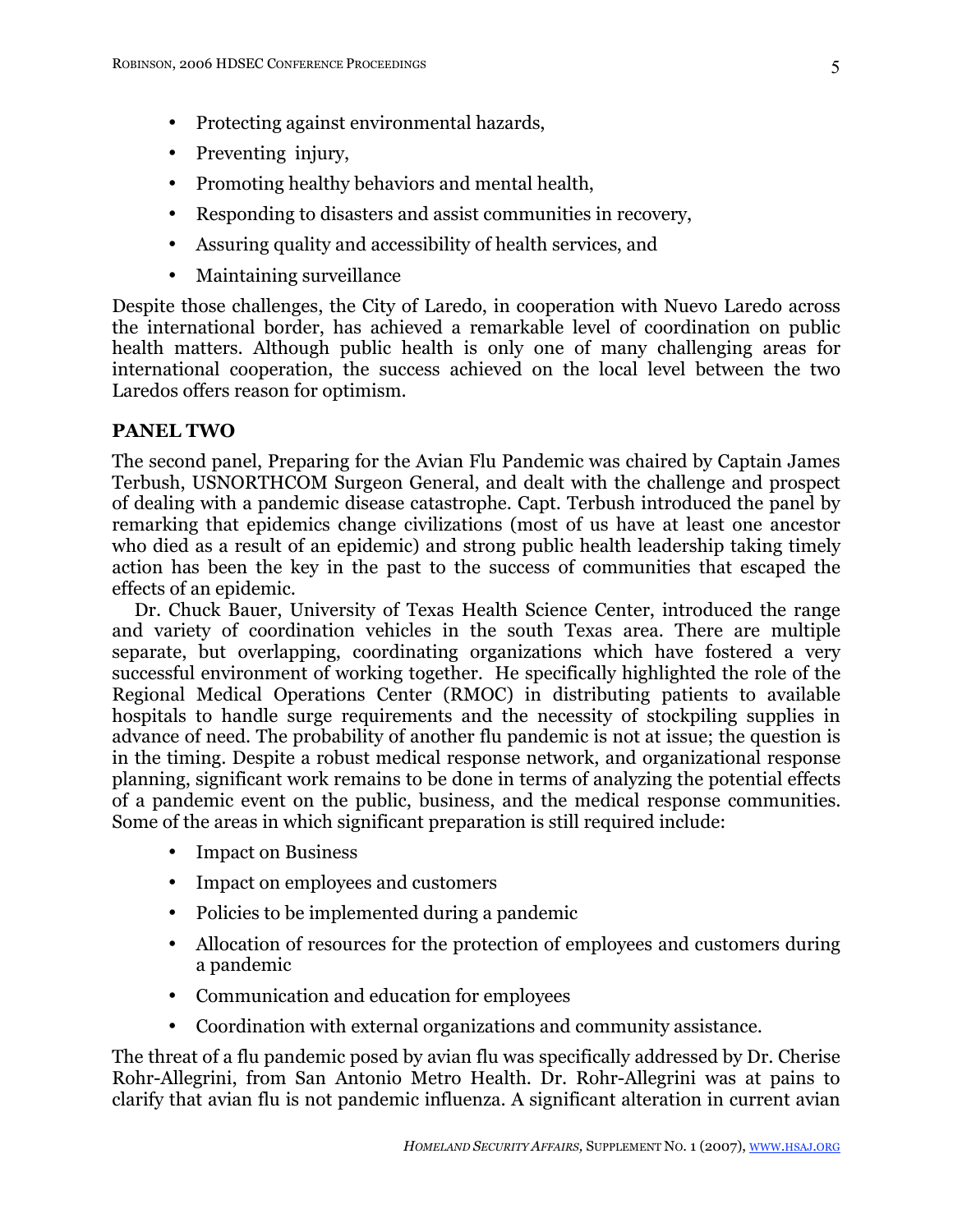flu would have to occur to make it more threatening to the human population as a potential pandemic. While there is no pandemic, there is the significant enough threat of one to justify planning against the possibility. Preparedness and prevention are the keys to success in the face of a pandemic, and this requires public awareness. The key goals of pandemic response include:

- Minimizing serious illness, hospitalizations, and mortality
- Preserving critical infrastructure
- Minimizing social disruption

There is currently a severe shortage of facilities to handle a pandemic-type event. Medicines, in particular, will be in short supply and likely to be distributed on a priority basis.

Dr. Waldo Lopez, City of Laredo, discussed the ramifications, on a national scale, of local events. Specifically, three events at the border in Laredo had national ramifications: detention of three Cuban nationals with suspected smallpox; a possible terrorist incursion at one of the bridge crossings; and detention of six Chinese illegals with SARS. In each case, established relationships and cross-border organizations were instrumental in containing the incident at the local level. The border environment introduces greater opportunity for local incidents to rise to a level of national significance. Still, the main activity is the routine of planning, coordinating, and exercising for the catastrophic circumstance, while maintaining a normal level of medical care in the face of resource constraints. The three main components of response to a pandemic event, which may be magnified in the border environment, are: availability of flu vaccine, control of the population, and prevention. Lack of adequate levels of resources force prioritization; the amount of commerce that traverses the border in Laredo magnifies the population control challenge; and the education efforts necessary to prevention are compounded by the fluid mixing of populations from each side of the border.

## **PANEL THREE**

The third panel, Catastrophic Terrorism at the Borders, dealt with an intentional, manmade catastrophe rather than one of natural origins. The panel was led by Dr. Richard J. Kilroy, Jr., assistant professor, Political Science and Security Studies, ECU.

Dr. Abelardo Rodriguez, research associate at the Center for North American Strategic Studies, Mexico, discussed the past record of U.S.-Mexican security cooperation. He addressed changes occurring within Mexico regarding foreign policy and national security policy. Since 2000, an internal debate has been occurring over a possible shift in focus from internal security toward external security and foreign policy which may facilitate improved cooperation between the two countries on matters of common interest regarding security and response to natural and non-natural disasters. Recent actions taken by the United States in response to the 9-11 terrorist attacks, such as the creation of Northern Command, have challenged the improving situation by creating perceptions in Mexico of United States' goals to dominate the hemisphere in the interest of her own security. The opportunity exists to achieve greater cooperation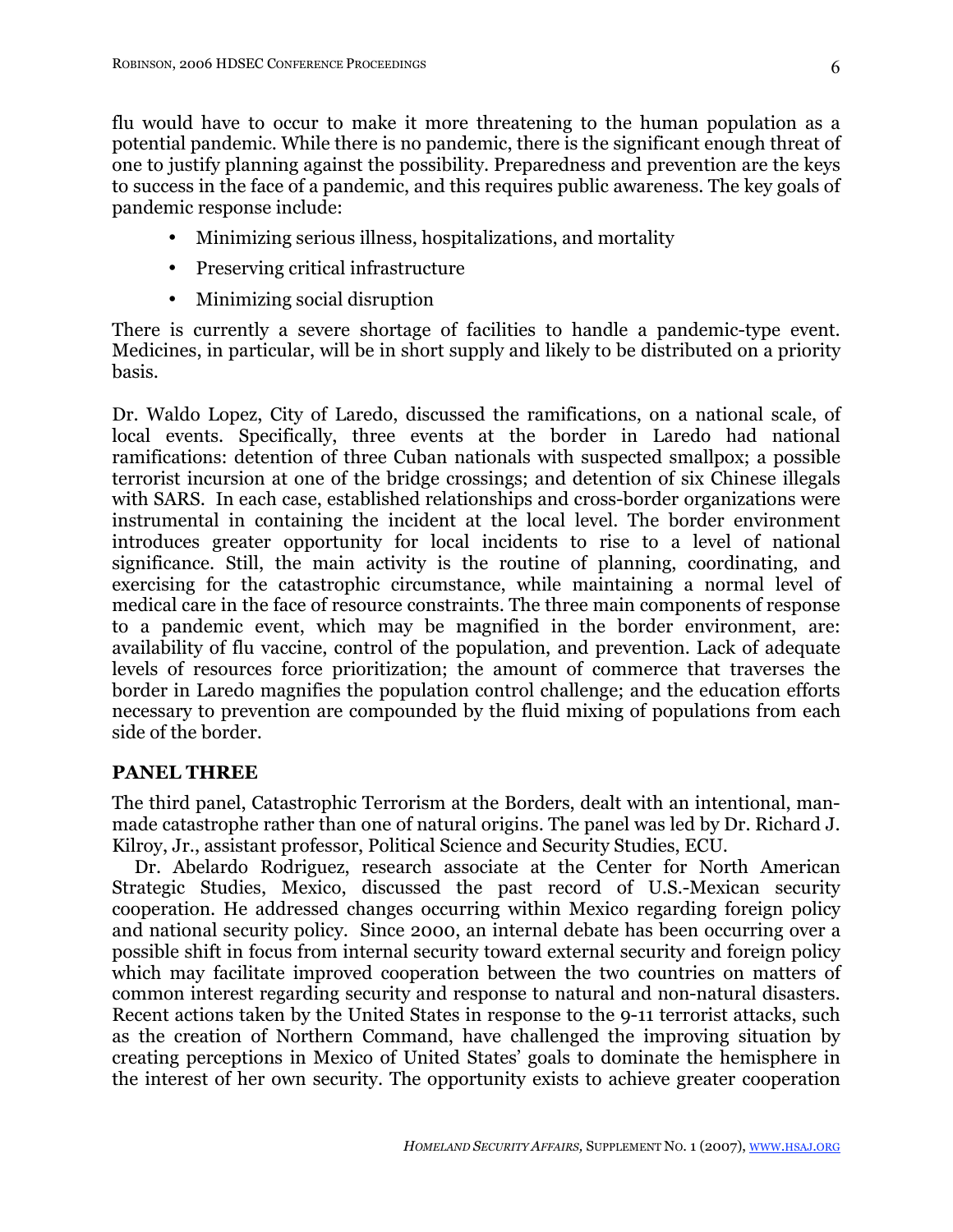with Mexico after the 9-11 attacks, since Mexico perceived the attacks as a threat to their security as well.

Dr. Lee Maril, from ECU, presented findings from research he has done on the sociological ethnography of the U.S.-Mexico border. The border today he described as a place of:

- Mass flows of undocumented workers
- Mass suffering
- Mass drug smuggling
- Many other types of crime and smuggling, running both ways

In response to these conditions, he looked at the available means of addressing the problems. Specifically, he looked at existing and potential border issues through the lens of the Border Patrol, the organization charged with border security. He argued that the Border Patrol suffers from dysfunctional attitudes and processes that result in the misuse of resources already in short supply, and that the response to a cross-border terrorist incident would evidence the same characteristics. An increase in border security following a terrorist incident would likely decrease the flow of drugs, but do little or nothing to reduce the level of pain and suffering on the border. He recommended a focus on the human element to develop higher quality agents, better designed equipment for use in the field, and better developed personal relationships with counterparts across the border.

Dr. Todd Hataley, from the Royal Military College of Canada, discussed the Canadian perspective on catastrophic terrorism at the borders. His emphasis was on the trade effects of any incident that could result in border closure for security reasons. The border trade is critical to Canada; 82 percent of the country's trade goes south across the border. The majority of that trade crosses four main bridges. Severing four bridges could shut down the American auto industry in Michigan and cripple the Canadian economy. Political shutdown of the crossings for security or health reasons would have the same effect. Additionally, there are significant law enforcement issues that affect the border and require considerable coordination and cooperation: cigarette smuggling that is an important funding source for Hezbollah; high-volume marijuana smuggling in British Columbia; and human smuggling are examples of law enforcement challenges at the borders that not only tax normal law enforcement procedures, but also levy an increased requirement for intelligence gathering to make law enforcement efforts successful. Information sharing across the border can be critical to success in such situations..

Professor Jeff Addicott, director of the St. Mary's Center for Terrorism Law (introduced as the only center of its kind) contrasted the terrorism problems at the borders, north and south. While there is considerable potential for terrorist infiltration in the south, the only known incident occurred at the northern border, with two additional disrupted plans for cross-border terrorism occurring in Canada in 2003 and 2006. On both borders, there is increased cooperation through a variety of programs. Specifically, on the border with Canada where known incursion attempts have taken place, increased patrols and the institution of PSEPC represent significant attempts to address the challenges of countering terrorist activity at the border. Increased